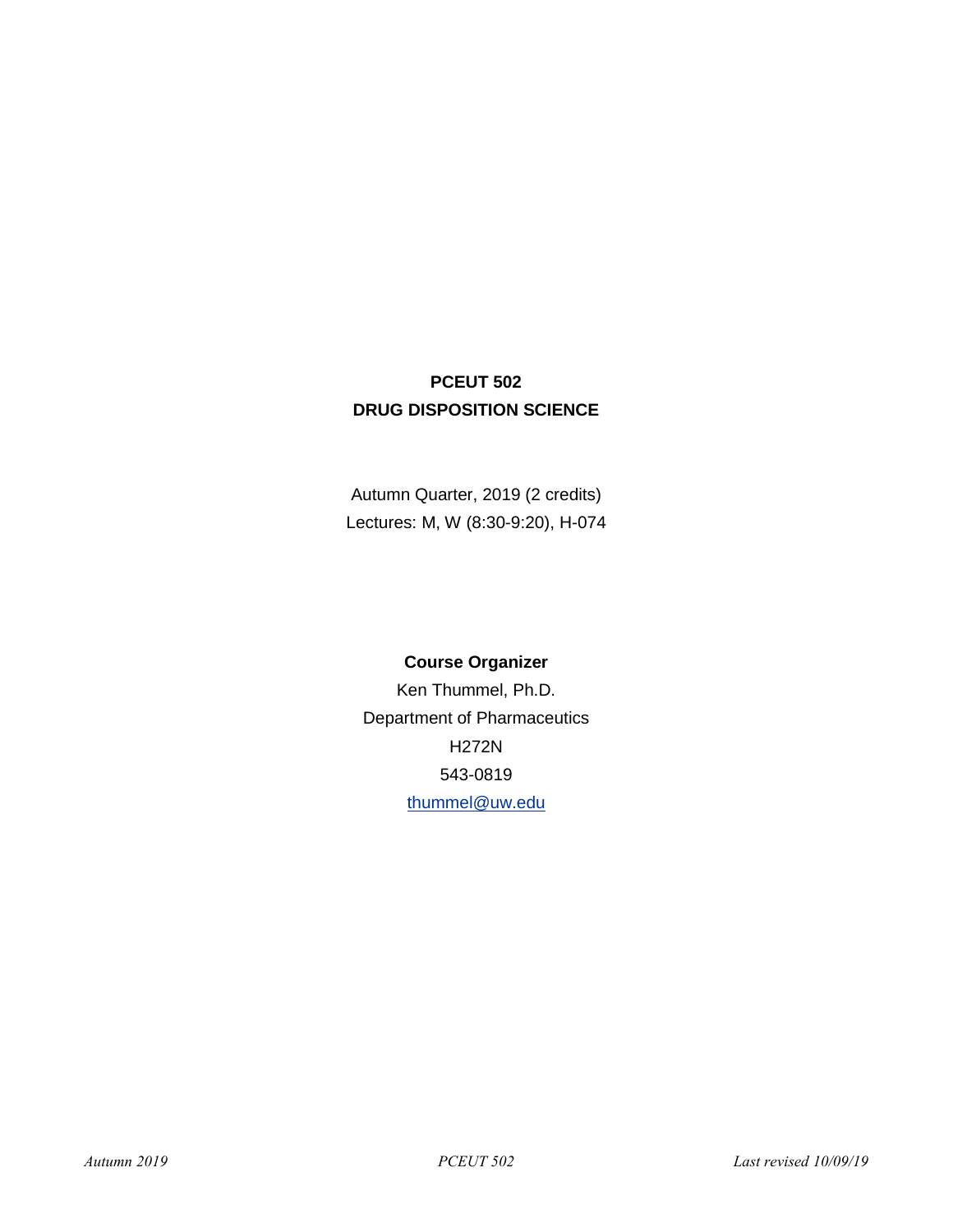# **Schedule**

| Lecture        |   | Date       | Instructor    | Course Topic                                                |
|----------------|---|------------|---------------|-------------------------------------------------------------|
| 1              | W | 9/25       | KT            | Drug Metabolism Processes - Phase 1                         |
| $\overline{2}$ | M | 9/30       | KT            | Drug Metabolism Processes - Phase 2                         |
| 3              | W | 10/2       | LC            | Drug Transport Processes - Efflux                           |
| 4              | M | 10/7       | LC            | Drug Transport Processes - Uptake                           |
| 5              | W | 10/9       | KT            | Subcellular Fractionation - Liver Tissue                    |
| 6              | M | 10/14      | KT            | Enzyme Kinetics – Experimental Design <i>(take home -1)</i> |
| $\overline{7}$ | W | 10/16      | <b>LC</b>     | Transport Kinetics - Experimental Design                    |
| 8              | M | 10/21      | KT            | Single Enzyme and Multi-Enzyme MM Kinetics                  |
| 9              | W | 10/23      | KT            | Drug Disappearance Kinetics                                 |
| 10             | M | 10/28      | KT            | Enzyme Kinetics – Reversible Inhibition (take home-2)       |
| 11             | W | 10/30      | <b>KT/TBN</b> | <b>Exam-1</b> (9/25 - $10/23$ material)                     |
| 12             | M | 11/4       | KT            | Enzyme Kinetics - Irreversible Inhibition                   |
| 13             | W | 11/6       | KT            | <b>DMET Variation - Protein Quantitation</b>                |
| 14             | M | 11/11      | KT            | <b>DMET Genotype - Activity Phenotype</b>                   |
| 15             | W | 11/13      | EK            | Isolation of Nucleic Acids, Quantitation and QC             |
| 16             | M | 11/18      | EK            | <b>DMET Genotyping Methods</b>                              |
| 17             | W | 11/20      | EK            | DMET Variation - mRNA Quantitation (take home-3)            |
| 18             | M | 11/25      | LS.           | Rigor & Reproducibility – Management of Data                |
| 19             | W | 11/27      | NI            | Rigor & Reproducibility – Hypothesis Testing and p-Values   |
| 20             | M | 12/2       | NI            | Rigor & Reproducibility – Avoiding Bias in Study Design     |
| 21             | W | 12/4       | NI            | Rigor & Reproducibility – Research Integrity (take home-4)  |
|                |   | $6/9 - 12$ | NI/KT         | Exam-2 (finals week; $10/25 - 12/6$ material)               |

# **Instructors**

KT, Ken Thummel, Pharmaceutics, H272M, [Thummel@uw.edu](mailto:Thummel@uw.edu)

EK, Ed Kelly, Pharmaceutics, H272K. [edkelly@uw.edu](mailto:edkelly@uw.edu)

NI, Nina Isoherranen, Pharmaceutics, H272N, [ni2@uw.edu](mailto:ni2@uw.edu)

LC, Lindsay Czuba, Pharmaceutics, H-253/251, [lczuba@uw.edu](mailto:lczuba@uw.edu)

LS, Laura Shireman, Pharmaceutics, 4225 Roosevelt, Rm 305B, [shireman@uw.edu](mailto:shireman@uw.edu)

# **Teaching Assistant**

None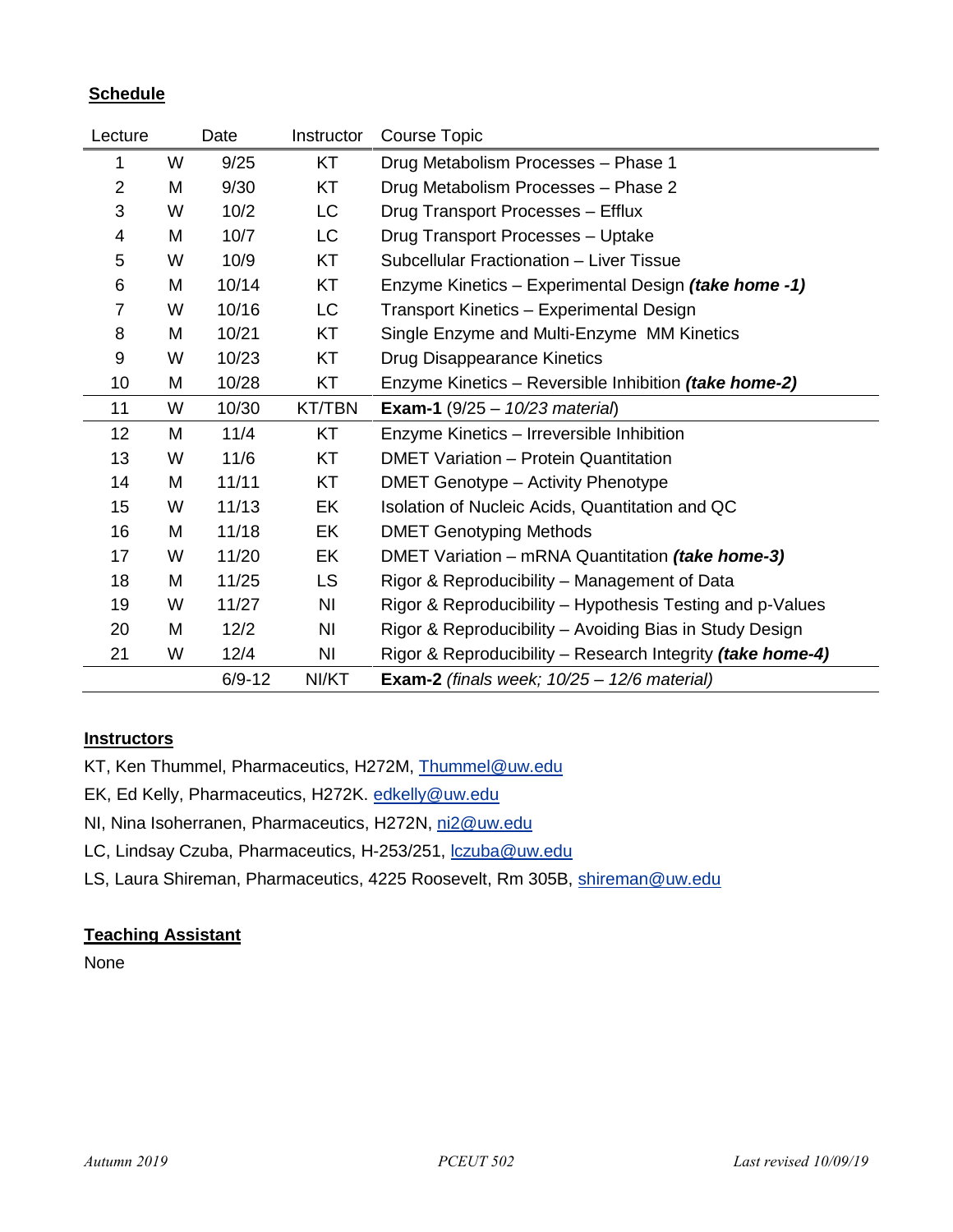# **Course Goals:**

The goals of the course are to provide the student with:

- Basic understanding of drug metabolism and transport (DMET) processes
- Detailed understanding of subcellular fractionation methods for isolation of in vitro kinetic systems
- Detailed understanding of in vitro experimental design for generating kinetic data
- Concepts relating Michaelis-Menten kinetics describing *in vitro* enzyme-catalyzed biotransformation and transport processes to pharmacokinetic principles, including *in vivo* drug clearance
- Mechanisms of DMET inhibition and induction and associated kinetic theories
- An understanding of methods for isolating and characterizing nucleic acids and proteins
- An understanding of common DMET genotype activity phenotype relationships
- Principles underlying experimental rigor and reproducibility

#### **Learning Objectives:**

- 1. To describe metabolic and transport processes governing drug disposition
- 2. To understand basic models of drug biotransformation and transport
- 3. To understand how enzymatic and transport processes affect drug intrinsic clearance
- 4. To describe various perturbations of enzyme function or expression (DDIs, genetics) and how this translates into changes in intrinsic clearance
- 5. To understand the scientific method, hypothesis testing and the difference between objective vs subjective science
- 6. To understand and embrace research integrity

#### **Performance Objectives:**

Upon completing the course, the student should be able to:

- 1. Develop *in vitro* experimental designs to determine kinetic parameters that define metabolic and transport drug disposition
- 2. Use GraphPad to calculate in vitro kinetic parameters, including inhibition constants
- 3. Read and understand the literature pertaining to mechanisms of inter-individual variability in drug disposition kinetics, including drug-drug interactions and pharmacogenetics
- 4. Conduct research in a rigorous, reproducible and responsible manner

# **Text References: (Not required)**

*Clinical Pharmacokinetics and* Pharmacodynamics, M. Rowland and T.N. Tozer (Eds), Wolters Kluwer/Lippincott Williams & Wilkins,  $4<sup>th</sup>$  Edition, 2011.

*Enzyme Kinetics*, I.H. Segel, John Wiley & Sons (Wylie Classics Library Edition), 1993. *Drug-Drug Interactions: From Basic Pharmacokinetic Concepts to Marketing Issues*, Second Edition.

A.D. Rodrigues (Ed), Marcel-Dekker, New York, 2008.

#### **Performance Evaluation:**

Grades for the course will be assigned based on your take-home lab exercise performances and two written, in-class exams.

| Take-home assignments (4 labs; 10% each) | 40% |
|------------------------------------------|-----|
| Written exams (2 exams; 30% each)        | 60% |